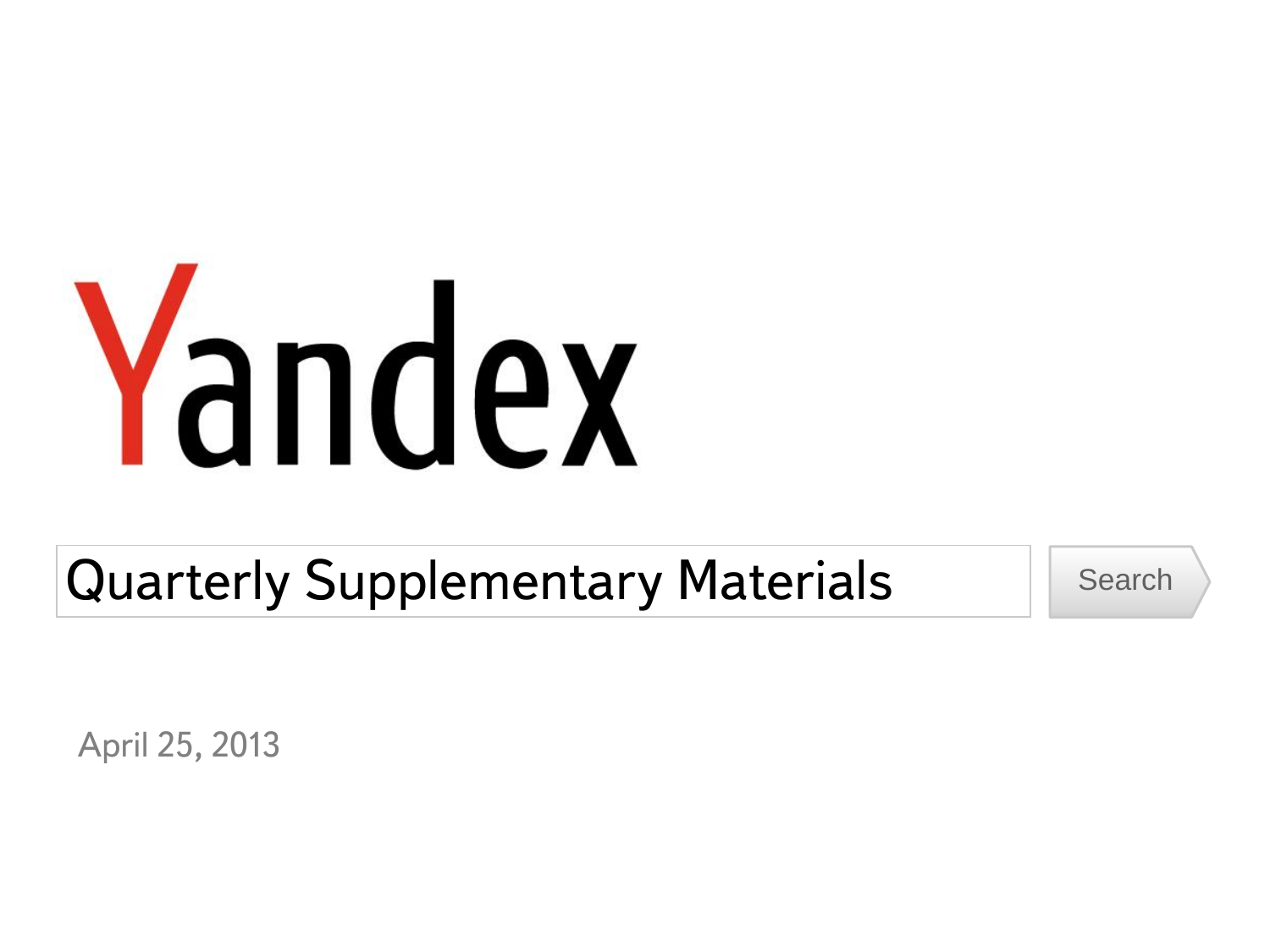## Share of the Russian Search Market



|       | Yandex | Google | Mail.ru | Rambler |  |  |
|-------|--------|--------|---------|---------|--|--|
| Q1'10 | 61.6   | 22.2   | 9.1     | 3.1     |  |  |
| Q2'10 | 64.1   | 22.0   | 7.6     | 2.6     |  |  |
| Q3'10 | 64.5   | 21.8   | 7.3     | 2.4     |  |  |
| Q4'10 | 64.2   | 21.6   | 7.6     | 2.0     |  |  |
| Q1'11 | 64.8   | 21.7   | 7.2     | 1.6     |  |  |
| Q2'11 | 64.6   | 22.5   | 6.9     | 1.4     |  |  |
| Q3'11 | 62.7   | 23.9   | 7.0     | 1.6     |  |  |
| Q4'11 | 60.8   | 25.5   | 7.3     | 1.6     |  |  |
| Q1'12 | 59.4   | 25.7   | 9.1     | 1.4     |  |  |
| Q2'12 | 60.4   | 26.2   | 8.4     | 1.4     |  |  |
| Q3'12 | 60.5   | 26.7   | 8.1     | 1.4     |  |  |
| Q4'12 | 60.5   | 26.5   | 8.5     | 1.4     |  |  |
| Q1'12 | 61.6   | 26.1   | 8.5     | 1.3     |  |  |

Source: LiveInternet.ru (through April 23, 2013), Search traffic reflects Russian users to Russian websites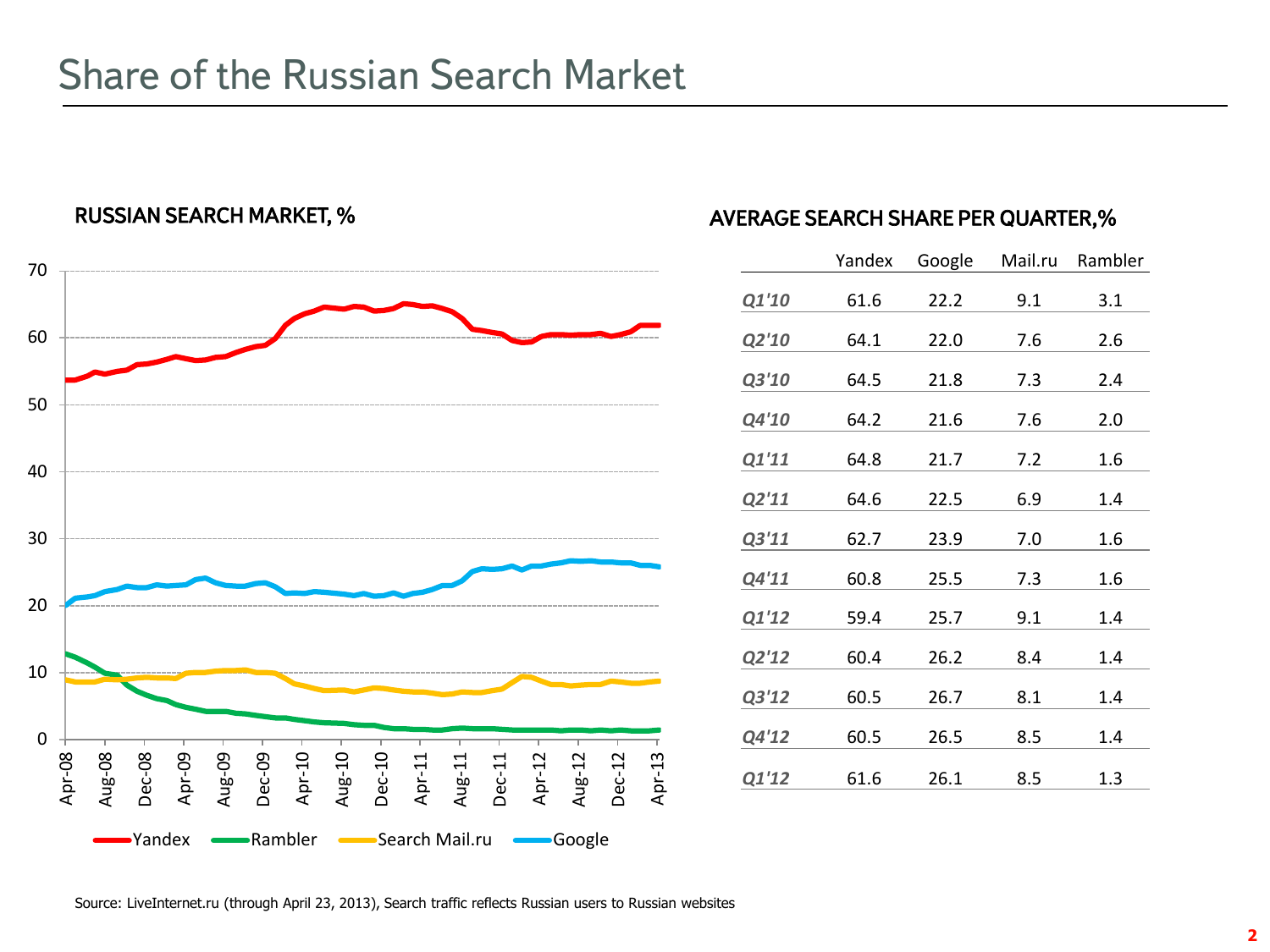## NUMBER OF ADVERTISERS, IN THOUSANDS

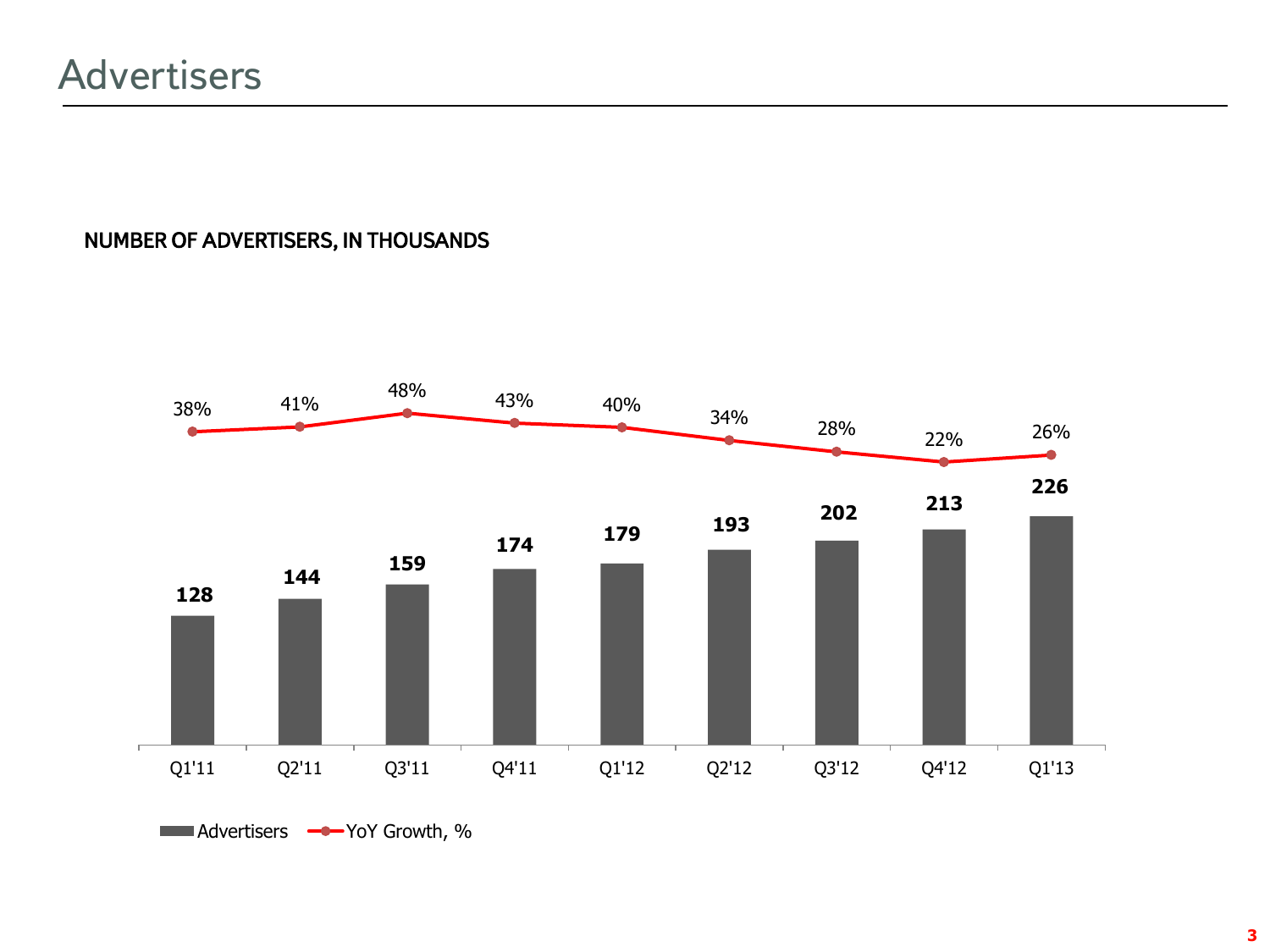### YANDEX REVENUE<sup>1</sup> BREAKDOWN<sup>2</sup>, MM RUR, %



<sup>1</sup> Net of Discounts and Commissions, but gross of TAC

2 Items may not total 100% due to rounding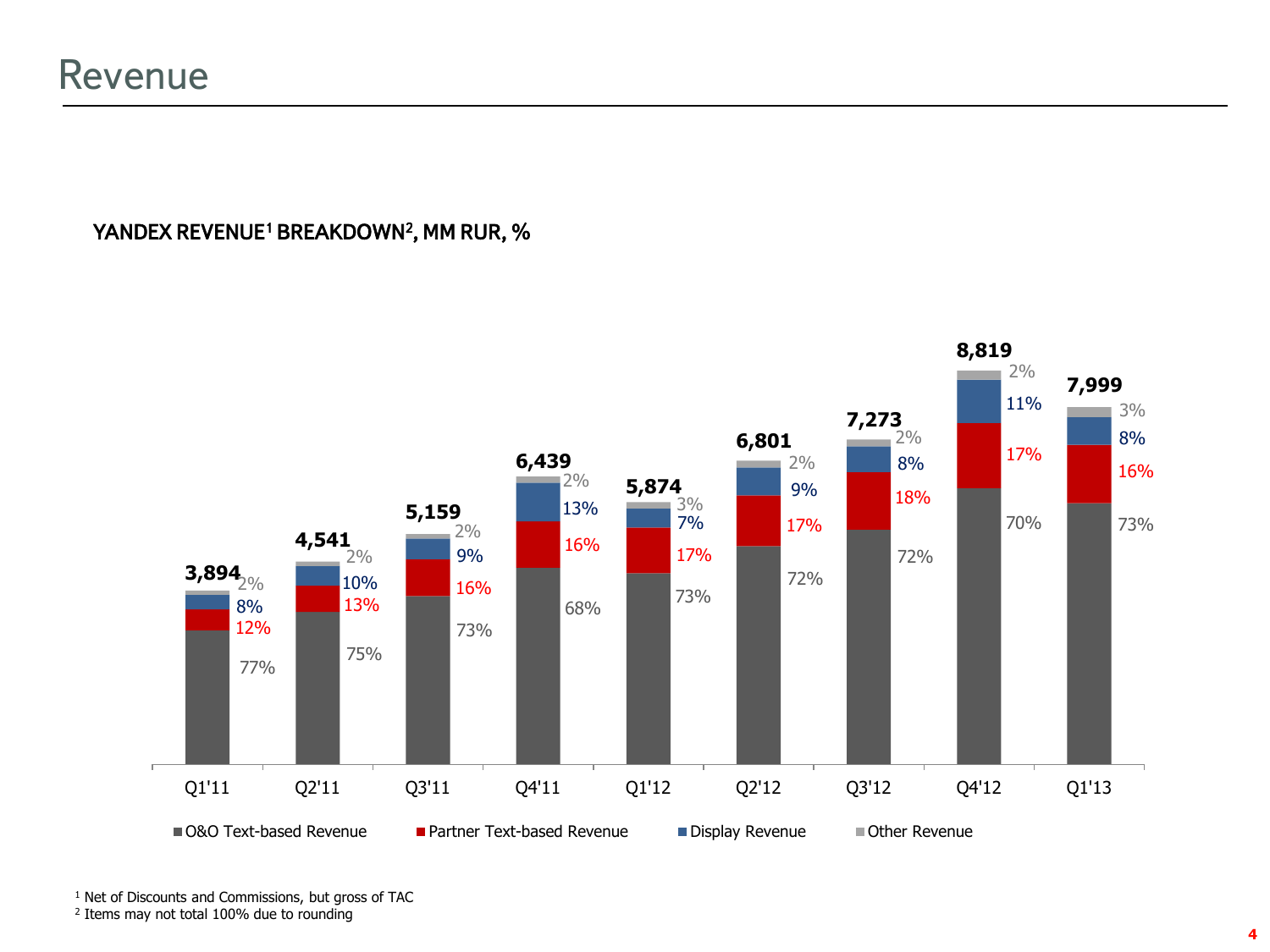### GROWTH IN PAID CLICKS AND CPC, %



Clicks Y/Y Growth - CPC Y/Y Growth

**5**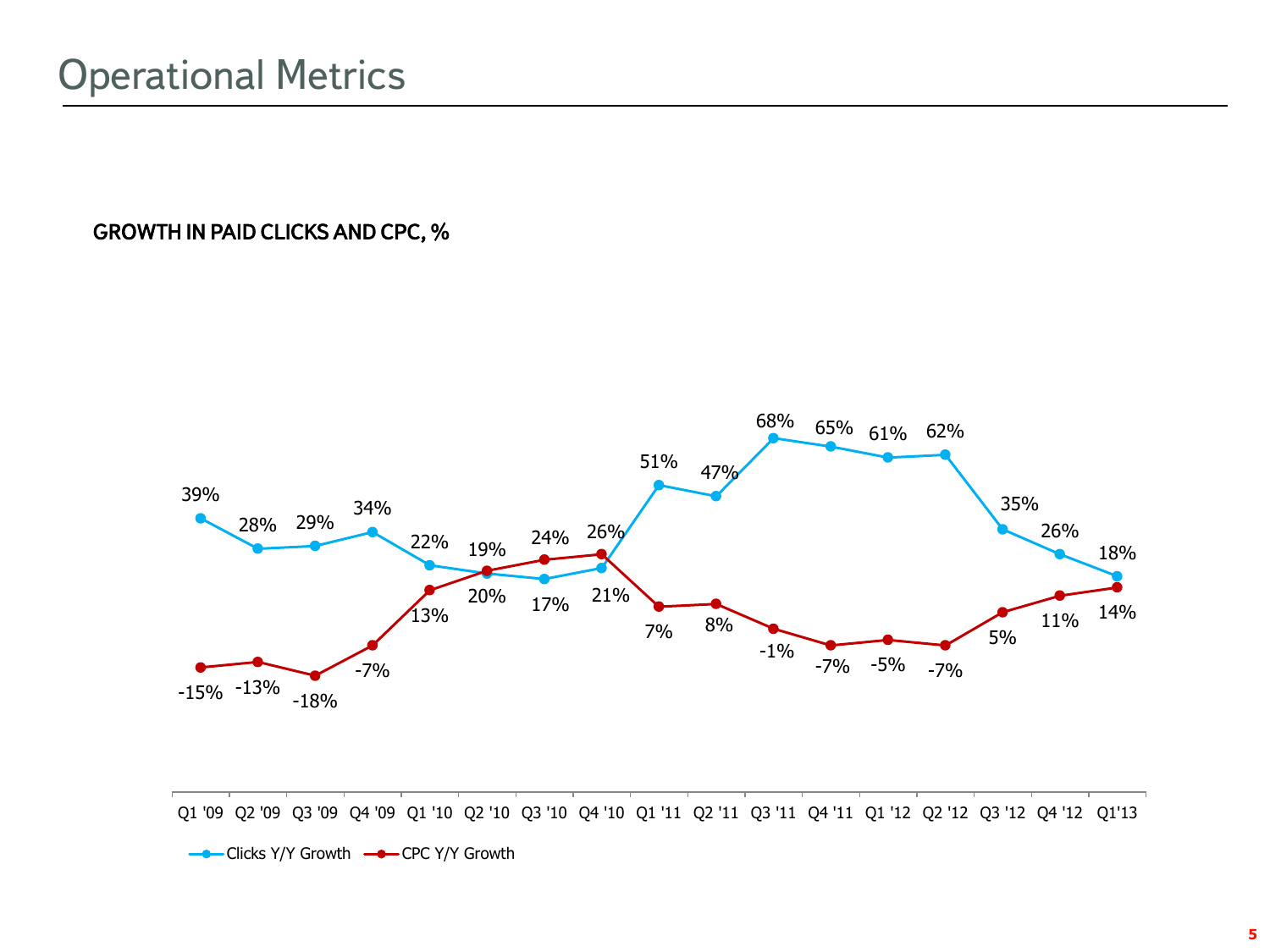### TAC BREAKDOWN, MM RUR

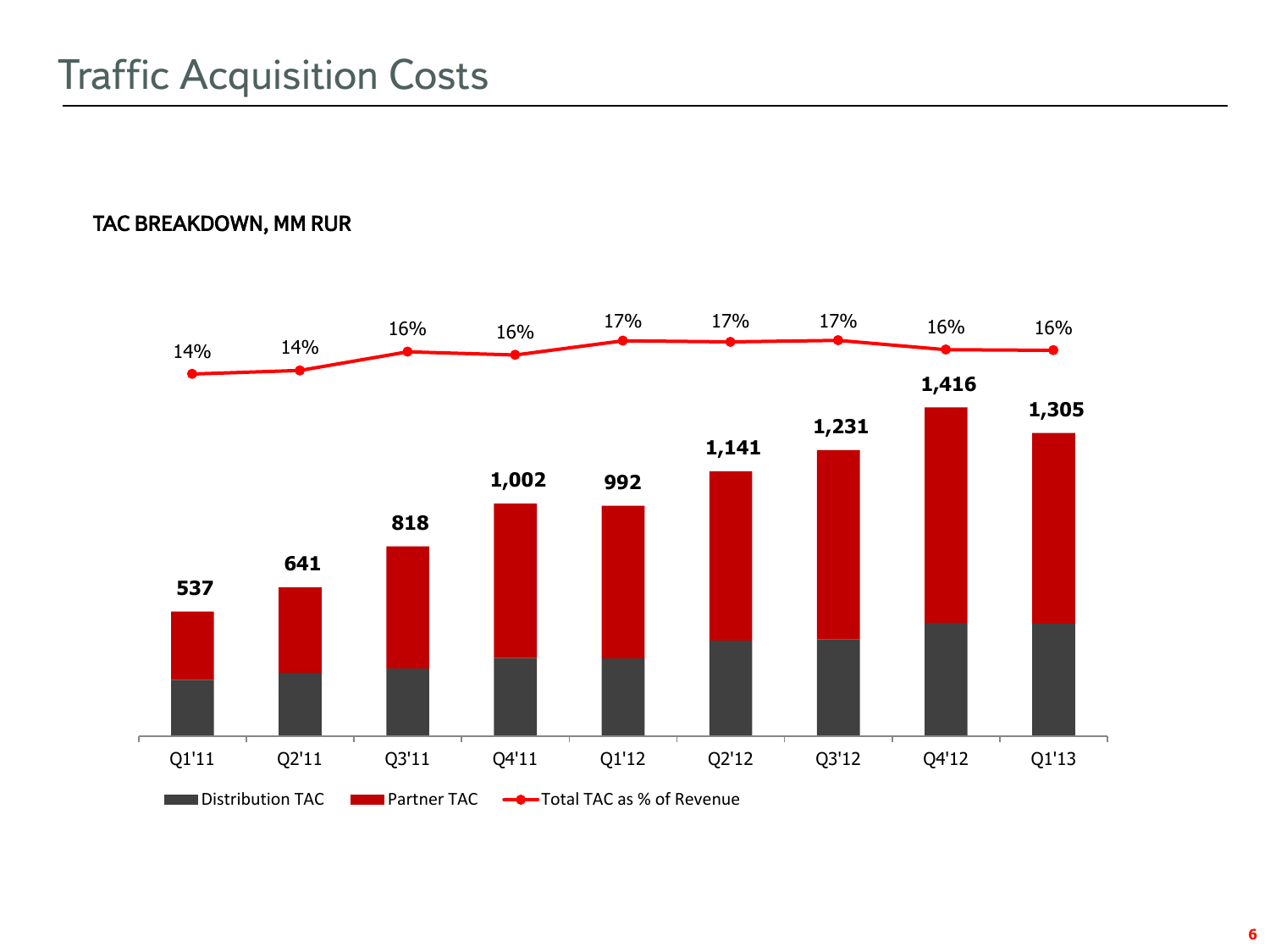



Distribution TAC as % of O&O Text-based Revenue, MM RUR, %

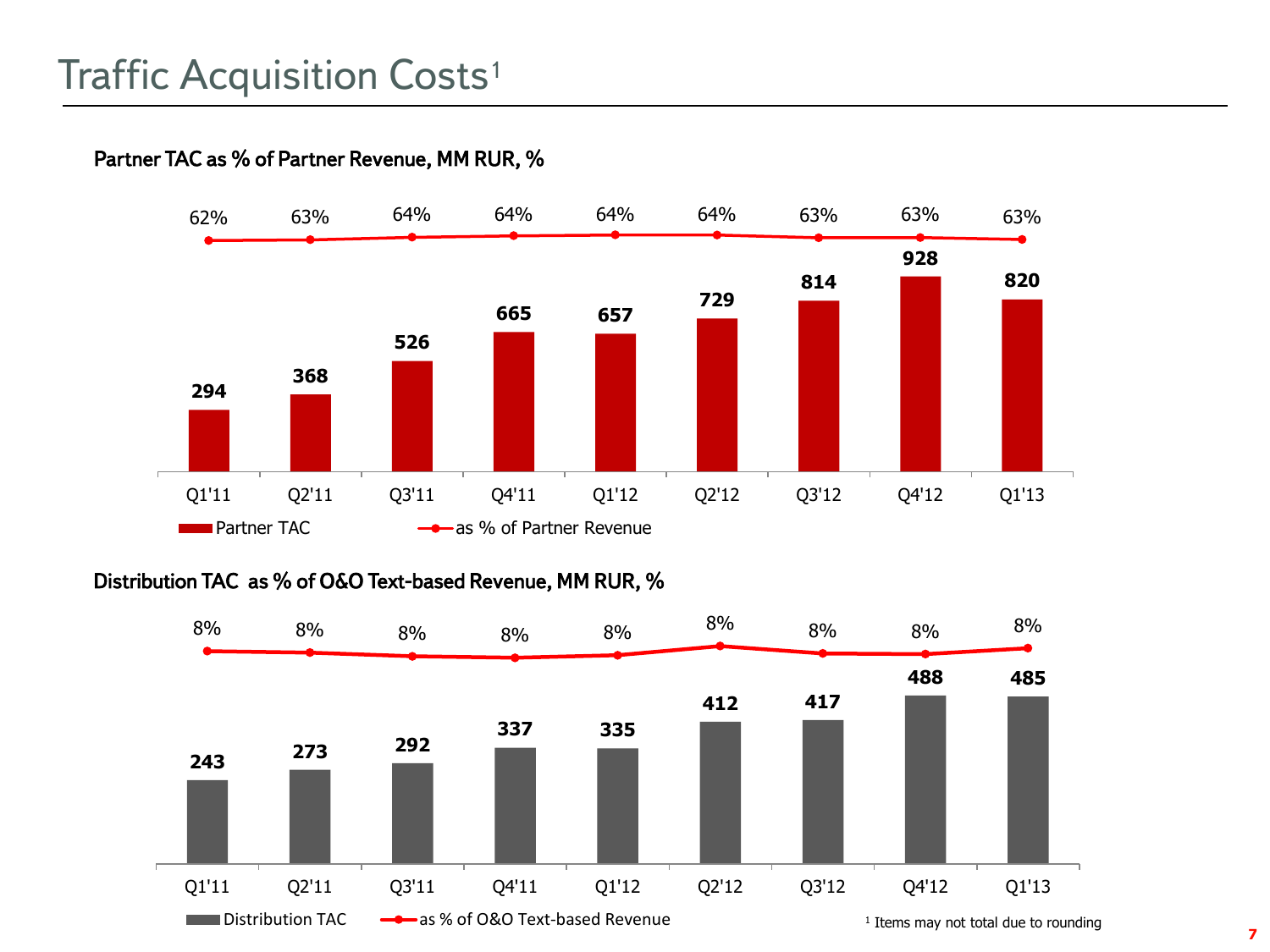### HEADCOUNT<sup>1</sup> BY GAAP COST CATEGORY<sup>2</sup>



<sup>1</sup> As of the end of the period

2 Items may not total due to rounding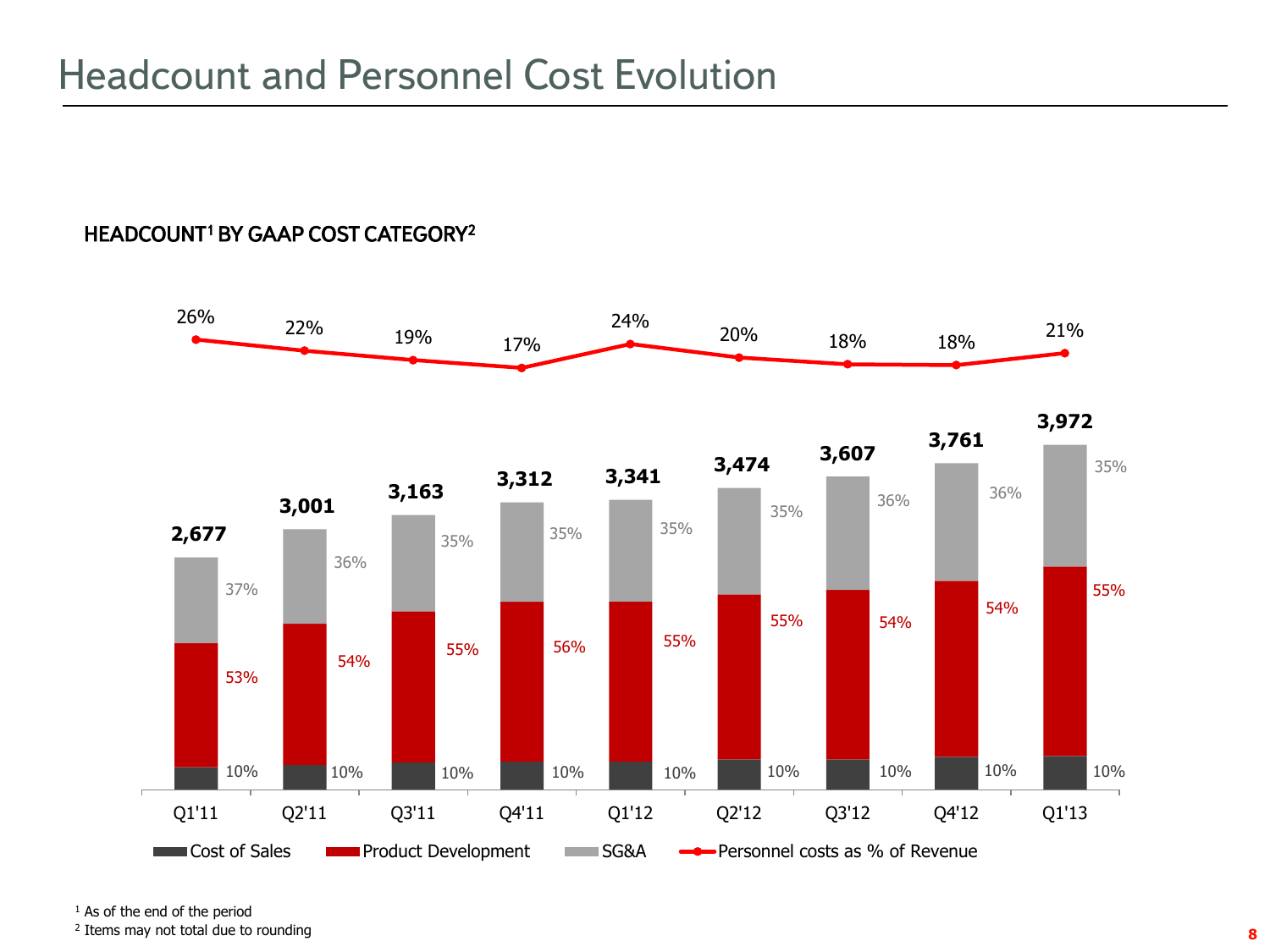

<sup>1</sup> Figures have been restated to exclude Yandex. Money capex for all periods. Capex as % of Revenue excludes Yandex.Money from numerator and denominator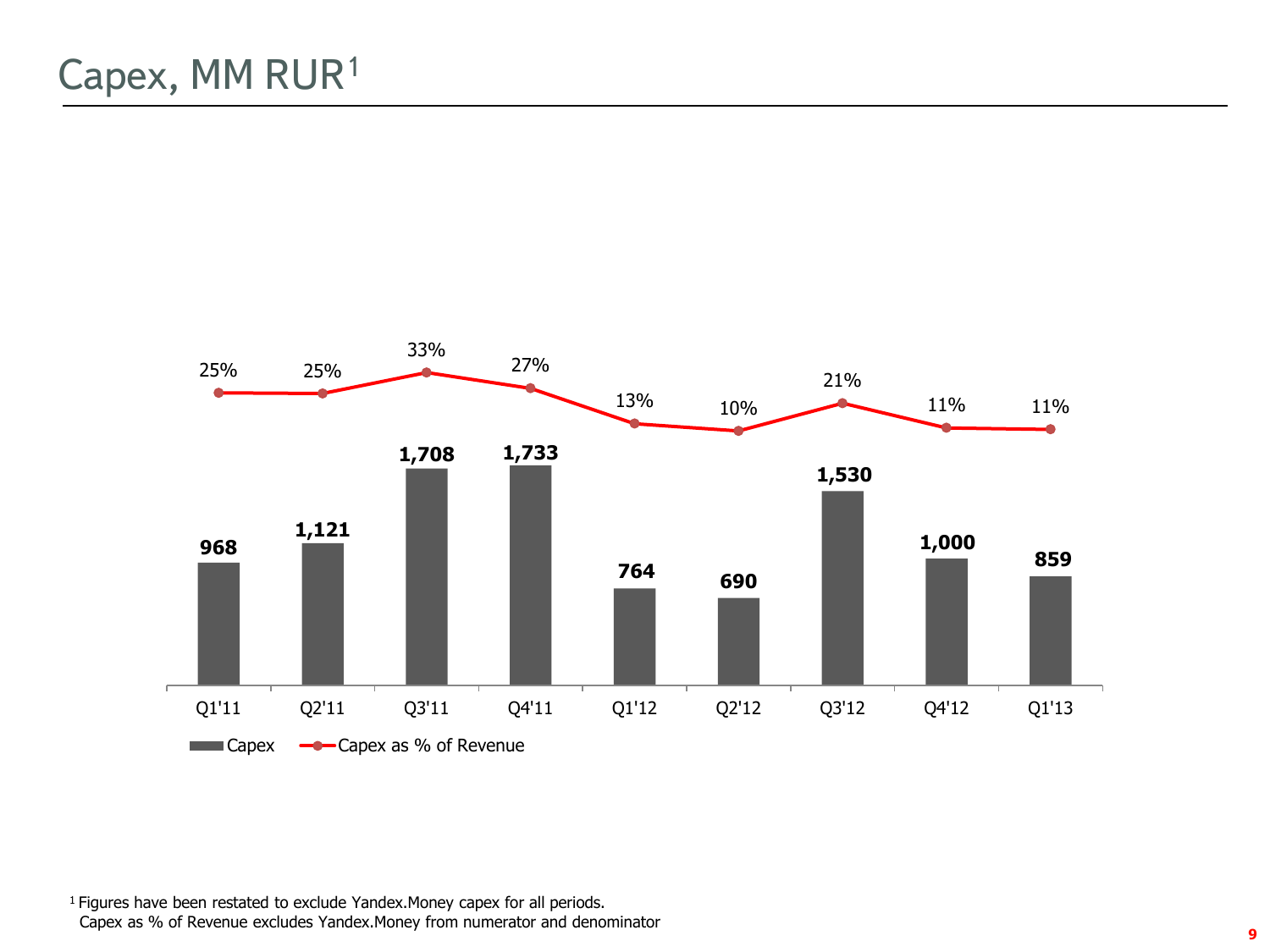# Costs, MM RUR

|                                   | Q1'11 | Q2'11 | Q3'11 | Q4'11 | Q1'12 | Q2'12 | Q3'12 | Q4'12 | Q1'13 |
|-----------------------------------|-------|-------|-------|-------|-------|-------|-------|-------|-------|
| <b>Cost of Sales (COS)</b>        |       |       |       |       |       |       |       |       |       |
| <b>TAC</b>                        | 537   | 641   | 818   | 1,002 | 992   | 1,141 | 1,231 | 1,416 | 1,305 |
| COS ex-SBC, ex-TAC                | 351   | 387   | 469   | 476   | 520   | 601   | 607   | 646   | 660   |
| <b>SBC related to COS</b>         | 6     | 6     | 7     | 7     | 6     | 6     | 7     | 14    | 11    |
| <b>Total Cost of Sales</b>        | 894   | 1,034 | 1,294 | 1,485 | 1,518 | 1,748 | 1,845 | 2,076 | 1,976 |
| Total COS as % of Revenue         | 23%   | 23%   | 25%   | 23%   | 26%   | 26%   | 25%   | 24%   | 25%   |
| <b>Product Development (PD)</b>   |       |       |       |       |       |       |       |       |       |
| PD ex-SBC                         | 691   | 718   | 751   | 811   | 1,027 | 1,006 | 975   | 1,045 | 1,246 |
| SBC related to PD                 | 32    | 38    | 41    | 42    | 39    | 53    | 59    | 70    | 81    |
| <b>Total PD</b>                   | 723   | 756   | 792   | 853   | 1,066 | 1,059 | 1,034 | 1,115 | 1,328 |
| PD as % of Revenue                | 19%   | 17%   | 15%   | 13%   | 18%   | 16%   | 14%   | 13%   | 17%   |
| SG&A                              |       |       |       |       |       |       |       |       |       |
| SG&A expense ex-SBC               | 596   | 881   | 786   | 881   | 1,034 | 1,037 | 1,077 | 1,630 | 1,305 |
| <b>SBC related to SG&amp;A</b>    | 32    | 65    | 18    | 35    | 36    | 15    | 40    | 31    | 58    |
| <b>Total SG&amp;A</b>             | 628   | 946   | 804   | 916   | 1,070 | 1,052 | 1,117 | 1,661 | 1,363 |
| SG&A as % fo Revenue              | 16%   | 21%   | 16%   | 14%   | 18%   | 15%   | 15%   | 19%   | 17%   |
| Depreciation & Amortization (D&A) | 377   | 427   | 488   | 582   | 661   | 696   | 734   | 860   | 880   |
| D&A as % of Revenue               | 10%   | 9%    | 9%    | 9%    | 11%   | 10%   | 10%   | 10%   | 11%   |
| <b>Total Costs</b>                | 2,622 | 3,163 | 3,378 | 3,836 | 4,315 | 4,556 | 4,730 | 5,712 | 5,547 |
| Total Costs as % of Revenue       | 67%   | 70%   | 65%   | 60%   | 73%   | 67%   | 65%   | 65%   | 69%   |